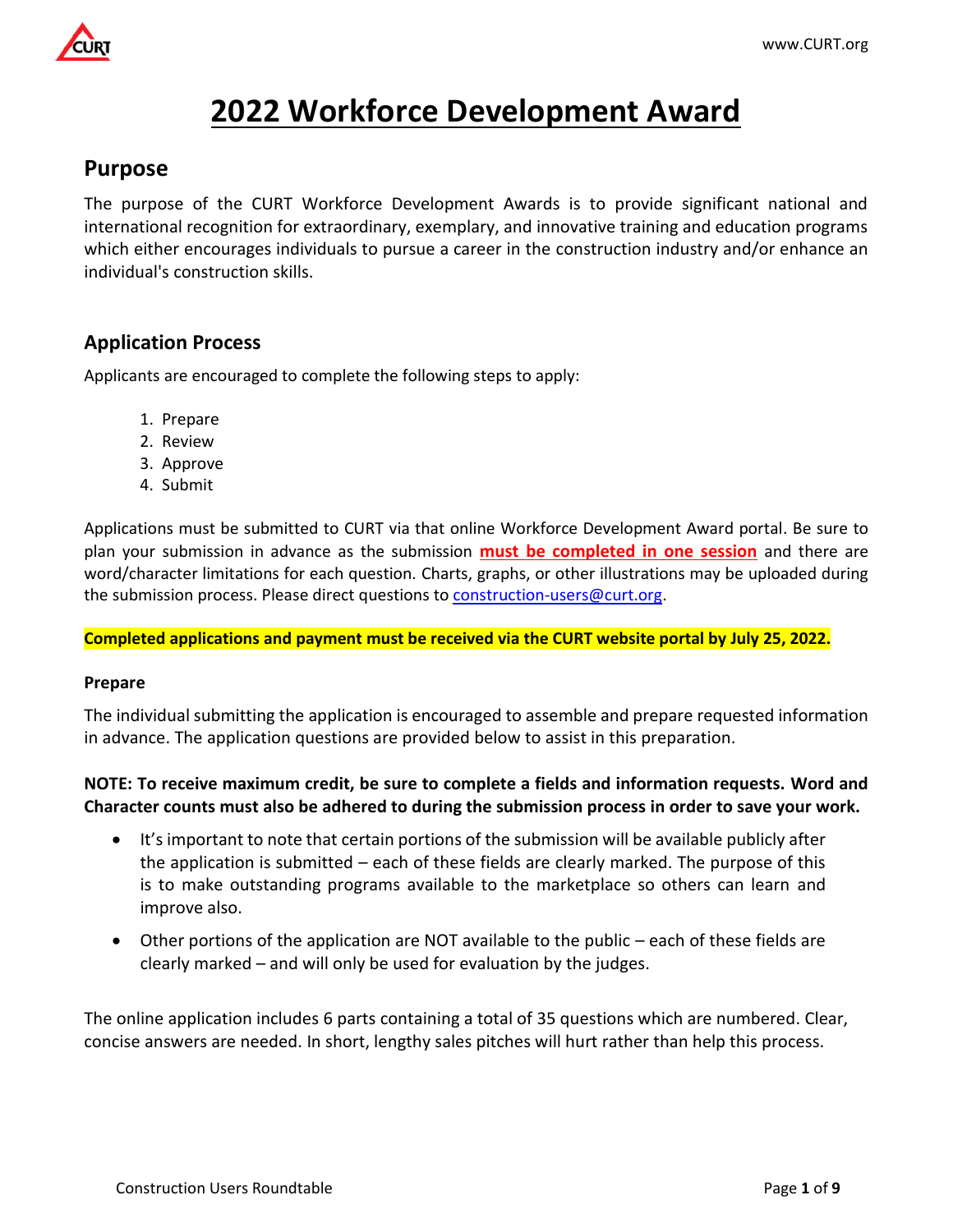

# **PART 1: Summary**

*The first 2 questions are general and WILL be available to the public. Both questions in this section are required.* 

- **1. Program Title –** *Include a brief, descriptive title. The title should contain key words which will enable someone to easily understand what the following information is about.*
- **2. The Story (Program Summary) –** *Provide a detailed description of the program being submitted. (5,000 characters or approximately 500 words)*

*The next 7 questions are minimum qualifying responses specifically for the award nomination process. Info provided for these questions will NOT be available publicly. The panel will use the following information to select the programs that will be considered in greater depth in the next phase of the award selection process. Charts, graphs, or other illustrations may be included in the PDF upload at the end of this process and must be referenced back to this section. The Workforce Development Committee advises that the programs submitted reflect all aspects of workforce development, with an emphasis on results. All questions are required.* 

- **3. Mission Statement –** *The mission statement is a brief description of the organization's fundamental purpose. The mission statement should answer the question, 'Why do we exist and what do we expect to achieve?' The mission statement articulates the organization's purpose for those in the organization and for the public. (Approximately 100 words)*
- **4. Target Objectives –** *The target objectives are a concise description of the program scope, innovation, creativity and best practices implemented to achieve the measurable objectives. Include a description of how the program might be transferred to other comparable situations. (Approximately 200 words)*
- **5.** Means of Implementation The means of implementation is a description of how target *objectives were achieved. (Approximately 150 words)*
- **6. Measureable Results –** *The measurable results are a description of the metrics used to demonstrate success. Results should show that specific program objectives were achieved. (Approximately 100 words)*
- **7. How does your program effectively develop the workforce and benefit the industry through forecasting, recruitment, training, assessment, and retention?** *(Approximately 150 words)*
- **8. Please list the CURT member companies, if any, that participate in the program and provide the primary contact information for each.** *(Approximately 150 words)*
- **9. Provide the evidence that the program is underway, operational, and successful.**  *(Approximately 150 words)*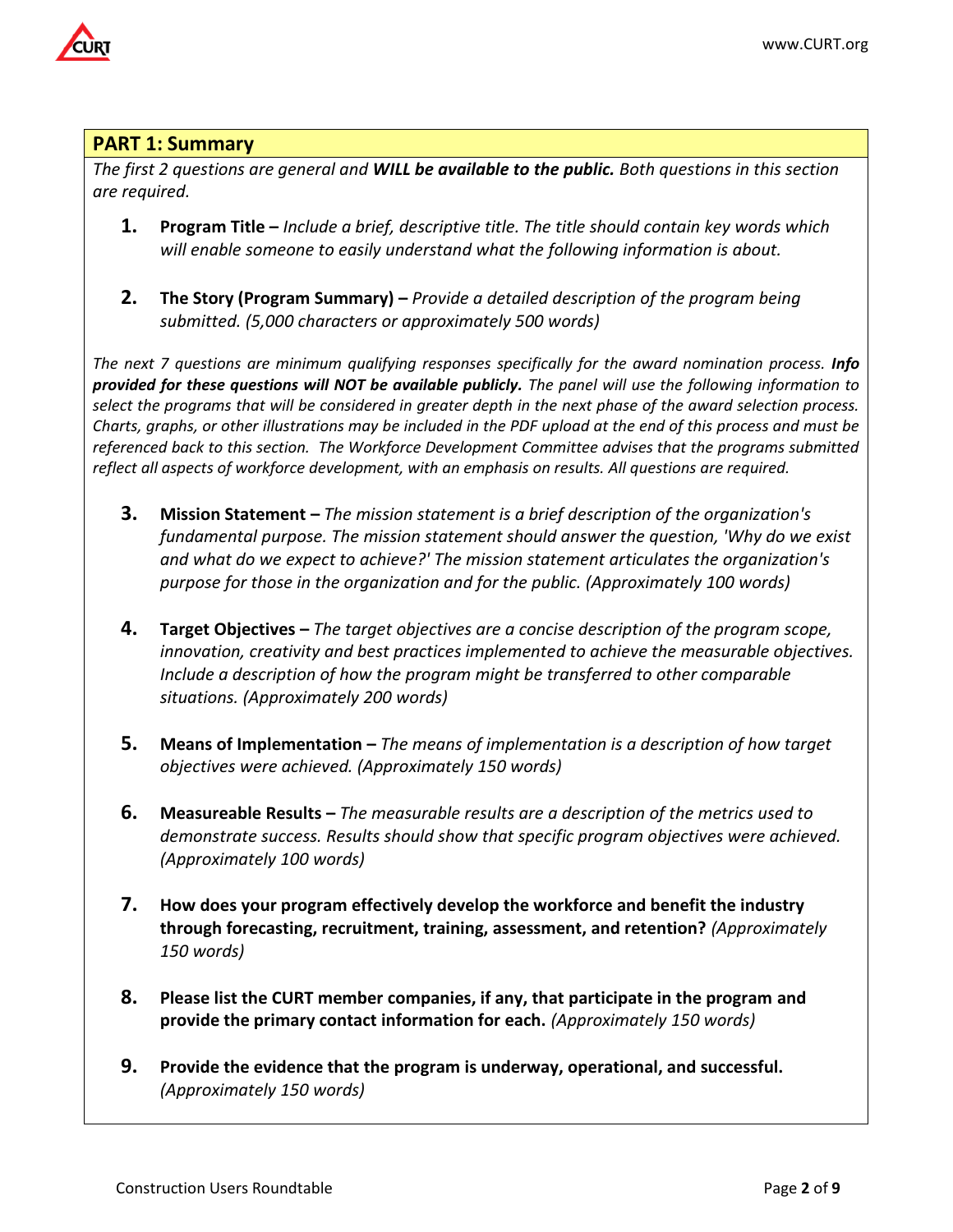

## **PART 2: Lessons Learned**

*The first 3 questions are general and WILL be available to the public. All questions in this section are required.*

#### **10. Lesson Learned #1**

- a. **Title –** *Include a brief, descriptive title up to 150 characters. The title should contain key words which will enable someone to easily understand what the following information is about.*
- b. **Detail –** *Provide a detailed description of the lesson learned. Describe an issue, event, or barrier that was critical to the success of your program. (Approximately 250 words.)*

#### **11. Lesson Learned #2**

- a. **Title –** *Include a brief, descriptive title up to 150 characters. The title should contain key words which will enable someone to easily understand what the following information is about.*
- b. **Detail –** *Provide a detailed description of the lesson learned. Describe an issue, event, or barrier that was critical to the success of your program. (Approximately 250 words.)*

## **12. Lesson Learned #3**

- a. **Title –** *Include a brief, descriptive title up to 150 characters. The title should contain key words which will enable someone to easily understand what the following information is about.*
- b. **Detail –** *Provide a detailed description of the lesson learned. Describe an issue, event, or barrier that was critical to the success of your program. (Approximately 250 words.)*

*The next question is a minimum qualifying response specifically for the award nomination process. Info provided for this question will NOT be available publicly. The panel will use the following information to select the programs that will be considered in greater depth in the next phase of the award selection process. Charts, graphs, or other illustrations may be included in the PDF upload at the end of this process and must be referenced back to this section. The Workforce Development Committee advises that the programs submitted reflect all aspects of workforce development, with an emphasis on results. This question is required.*

**13. Give a concise description of the way that senior management, both in your organization and in participating organizations and groups, supports your program.** *(Approximately 100 words)*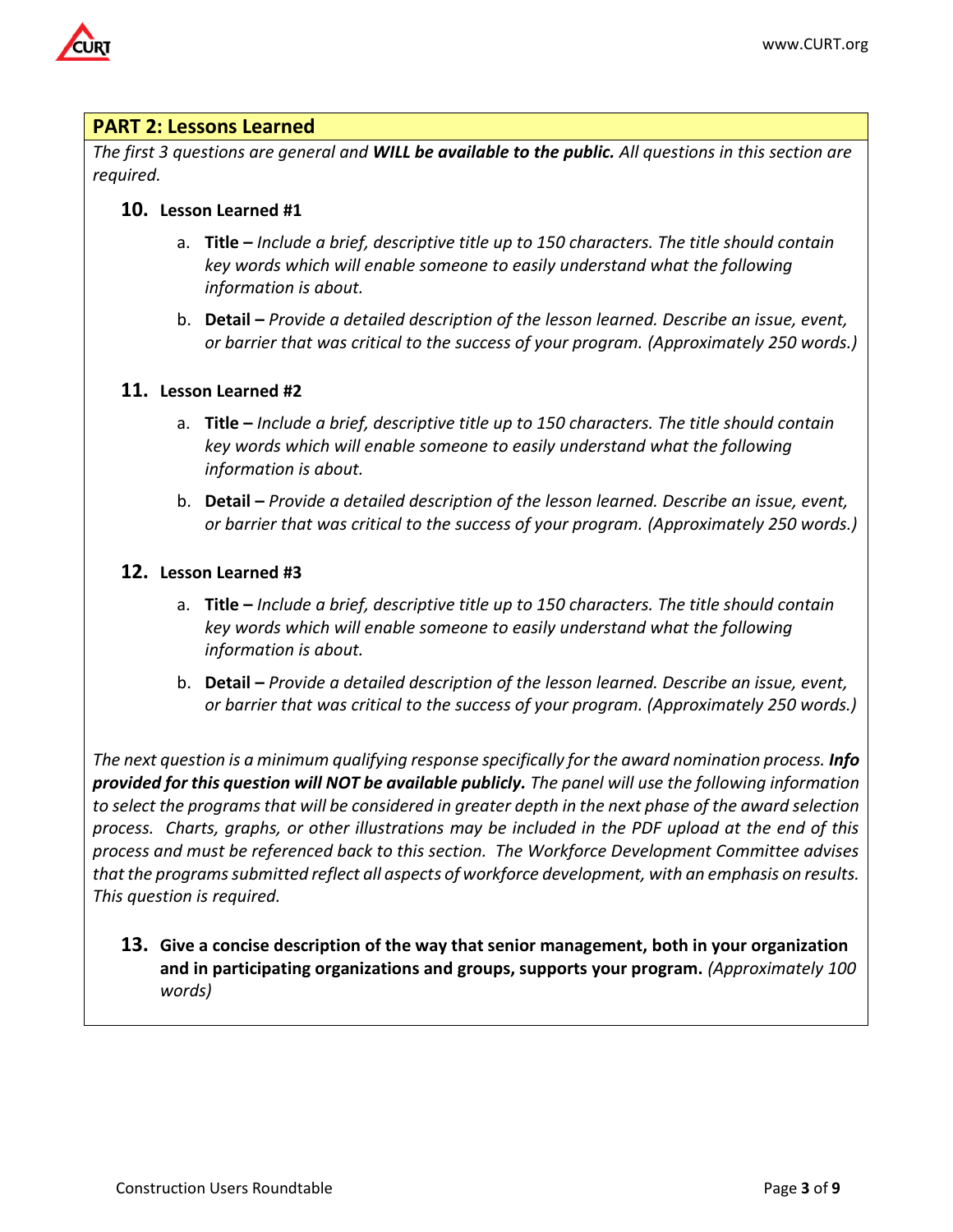

## **PART 3: Best Practices**

*The first 3 questions are general and WILL be available to the public. One of these 3 questions in this section is required.*

## **14. Best Practice #1**

- a. **Title –** *Include a brief, descriptive title up to 150 characters. The title should contain key words which will enable someone to easily understand what the following information is about.*
- b. **Detail –** *Provide a detailed description of the practice and/or process and how it was employed. (Approximately 200 words)*

## **15. Best Practice #2**

- a. **Title –** *Include a brief, descriptive title up to 150 characters. The title should contain key words which will enable someone to easily understand what the following information is about.*
- b. **Detail –** *Provide a detailed description of the practice and/or process and how it was employed. (Approximately 200 words)*

## **16. Best Practice #3**

- a. **Title –** *Include a brief, descriptive title up to 150 characters. The title should contain key words which will enable someone to easily understand what the following information is about.*
- b. **Detail –** *Provide a detailed description of the practice and/or process and how it was employed. (Approximately 200 words)*

*The next 5 questions are minimum qualifying responses specifically for the award nomination process. Info provided for these questions will NOT be available publicly. The panel will use the following information to select the programs that will be considered in greater depth in the next phase of the award selection process. Charts, graphs, or other illustrations may be included in the PDF upload at the end of this process and must be referenced back to this section. The Workforce Development Committee advises that the programs submitted reflect all aspects of workforce development, with an emphasis on results.*

- **17. In addition to the best practices listed above, are there other specific aspects of your program that could be identified as a best practice for the industry?** *(Approximately 150 words.)*
- **18. Concisely describe the ways that your program demonstrates performance and results through innovative and unique processes. (This is not about program offerings and spending, it is about effective means of attracting and placing workers in construction industry jobs, demonstrating a benefit to the individual and to the contractor.)**  *(Approximately 100 words.)*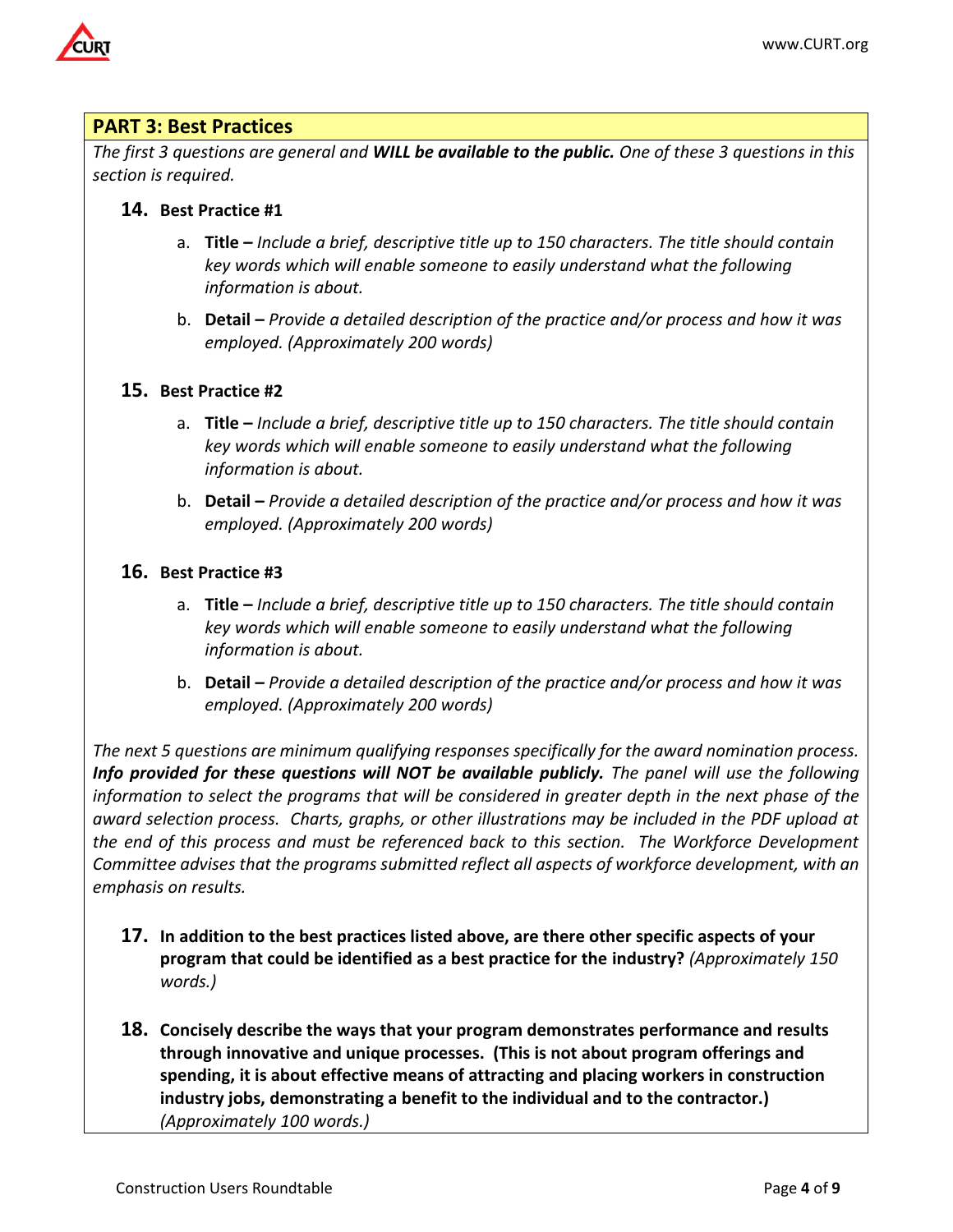

- **19. Explain how your program develops and enhances the recruited individual's skills in the construction industry utilizing innovative techniques and methods.** *(Approximately 100 words.)*
- **20. Describe the ways that your program supports and promotes a long term view of employment in a construction career track, the value of work, work ethic, and diversity.**  *(Approximately 100 words.)*
- **21. Describe how your program demonstrates and promotes a commitment to openness and inclusiveness to diverse population groups.** *(Approximately 100 words.)*

## **PART 4: How To Get Started**

*These 3 questions are general and WILL be available to the public. All 3 questions are required.*

- **22. Step 1 –** *If another industry stakeholder wanted to initiate a similar program with their organization, what advice would you give to them to help them get started? Identify the first step to help someone replicate the success of this program. (Approximately 100 words.)*
- **23. Step 2 –** *Identify a second step to help someone replicate the success of this program. (Approximately 100 words.)*
- **24. Step 3 –** *Identify a third step to help someone replicate the success of this program. (Approximately 100 words.)*

# **PART 5: Key Links & Info**

*The first 6 questions are general and WILL be available to the public. These questions are not required*

- **25. PDF Document (Portal) –** *The information uploaded in this PDF will be available to the public as part of the Online Portal. DO NOT include information in this PDF that should remain private.*
	- a. **Title –** *Include a brief, descriptive title up to 150 characters. The title should contain key words which will enable someone to easily understand what the following information is about.*
	- b. **Description –** *Include descriptive information about the document being uploaded. If there are charts, graphs, or other illustrations included in the PDF which relate back to specific sections of this program submission, be sure they are all properly referenced back to the related section.*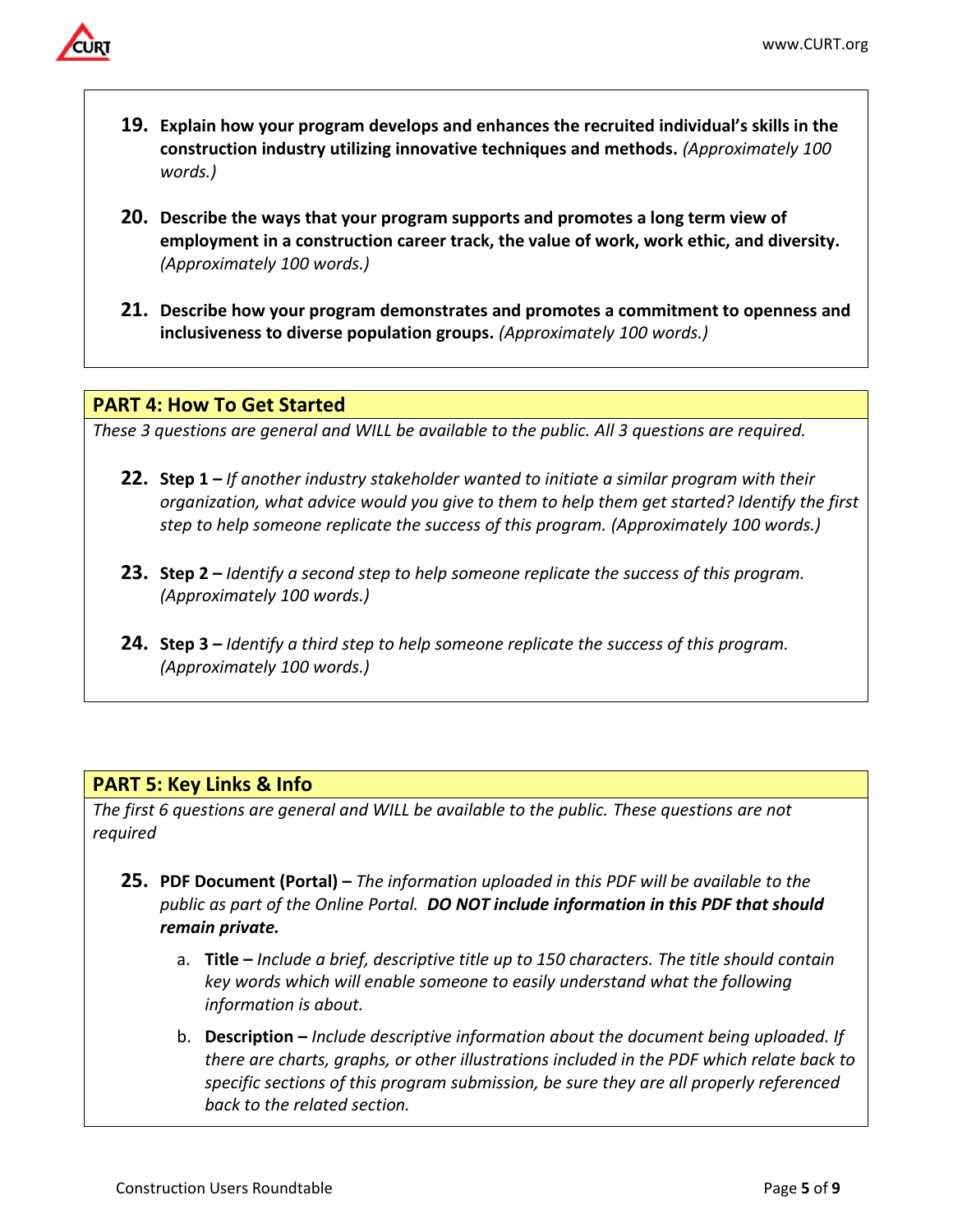

*c.* **Upload PDF –** *Upload your document into the portal* 

## **26. Link #1**

- d. **Title –** *Include a brief, descriptive title up to 150 characters. The title should contain key words which will enable someone to easily understand what the following site is about.*
- e. **URL –** *The full web address of the page you are linking to.*
- f. **Description –** *Include descriptive information about the website*

# **27. Link #2**

- g. **Title –** *Include a brief, descriptive title up to 150 characters. The title should contain key words which will enable someone to easily understand what the following site is about.*
- h. **URL –** *The full web address of the page you are linking to.*
- i. **Description –** *Include descriptive information about the website*

## **28. Link #3**

- j. **Title –** *Include a brief, descriptive title up to 150 characters. The title should contain key words which will enable someone to easily understand what the following site is about.*
- k. **URL –** *The full web address of the page you are linking to.*
- l. **Description –** *Include descriptive information about the website*

## **29. Link #4**

- m. **Title –** *Include a brief, descriptive title up to 150 characters. The title should contain key words which will enable someone to easily understand what the following site is about.*
- n. **URL –** *The full web address of the page you are linking to.*
- o. **Description –** *Include descriptive information about the website*

## **30. Link #5**

- p. **Title –** *Include a brief, descriptive title up to 150 characters. The title should contain key words which will enable someone to easily understand what the following site is about.*
- q. **URL –** *The full web address of the page you are linking to.*
- r. **Description –** *Include descriptive information about the website*

*The next 5 questions are minimum qualifying responses specifically for the award nomination process. Info provided for these questions will NOT be available publicly. The panel will use the*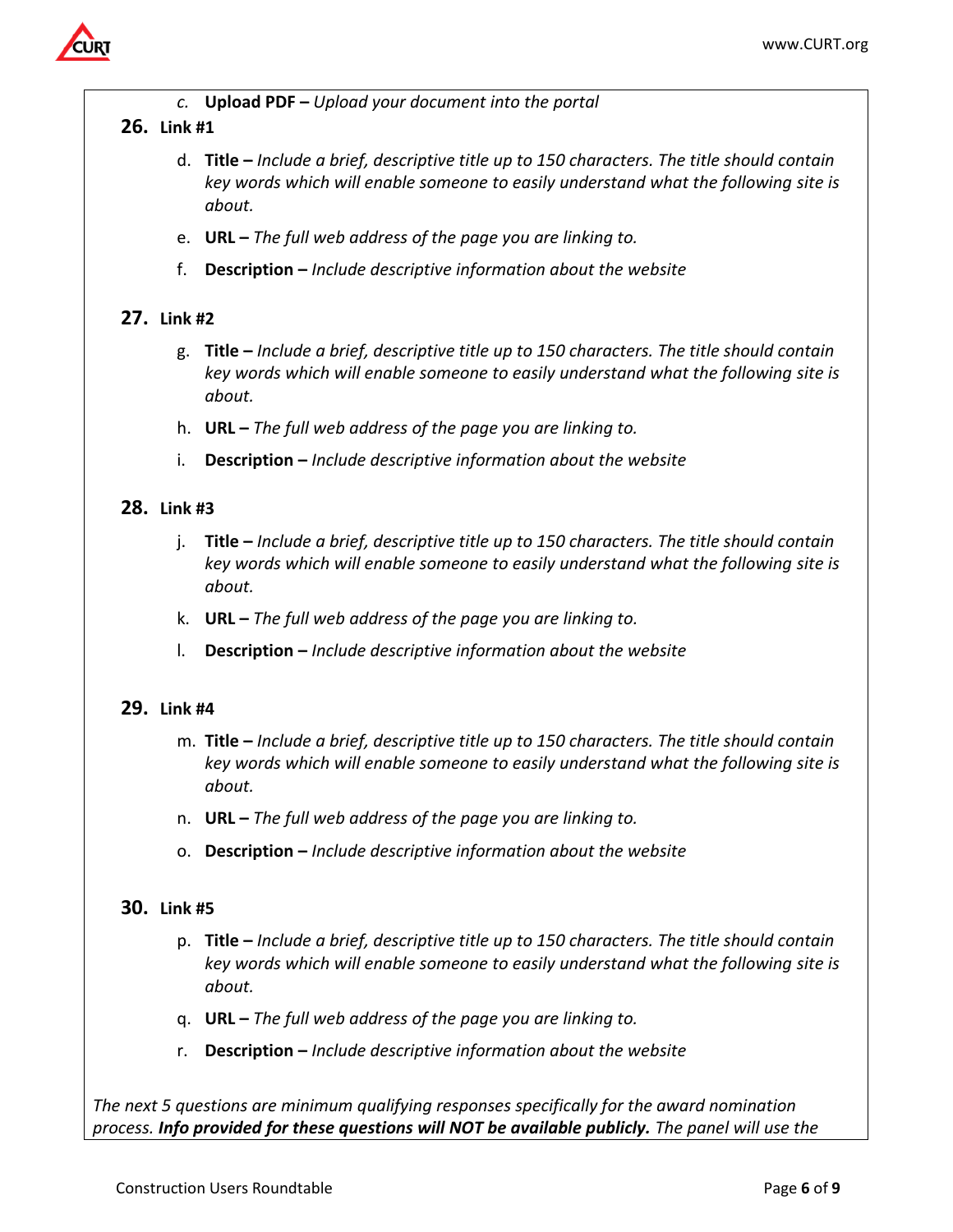

*following information to select the programs that will be considered in greater depth in the next phase of the award selection process. Charts, graphs, or other illustrations may be included in the following PDF upload and must be referenced back to the related section. The Workforce Development Committee advises that the programs submitted reflect all aspects of workforce development, with an emphasis on results. This document upload is encouraged, but not required.*

- **31. PDF Document (Award) –** *The information uploaded in this PDF will NOT be available to the public as part of the Online Portal. Use this PDF upload to provide information about your nomination that you would like to be considered by the panel.*
	- s. **Title –** *Include a brief, descriptive title up to \_\_\_\_ characters containing key information about the document*
	- t. **Description –** *Include descriptive information about the document being uploaded. If there are charts, graphs, or other illustrations included in the PDF which relate back to specific sections of this program submission, be sure they are all properly referenced back to the related section.*
	- *u.* **Upload PDF –** *Upload your document into the portal*

# **PART 6: Contact Information**

*Provide contact information for up to 3 individuals. Limited contact information WILL be available to the public – Name, Organization, Email, Phone. The primary and secondary contacts are required.* 

- **32. Primary Contact –** *A PRIMARY contact is required. It is essential this individual is both knowledgeable about the program and available to answer questions in a timely manner.*
- **33. Contact #2 –** *A SECONDARY contact is required. It is essential this individual is both knowledgeable about the program and available to answer questions in a timely manner.*
- **34. Contact #3 –** *A THIRD contact is optional. If provided, be sure this individual is both knowledgeable about the program and available to answer questions in a timely manner.*

# **35. Submission Process Feedback**

*Please give us your suggestions for ways in which we can improve the program submission process for an Award nomination and/or for the Online Portal. Feedback provided will NOT be available publicly. This feedback is encouraged, but not required.*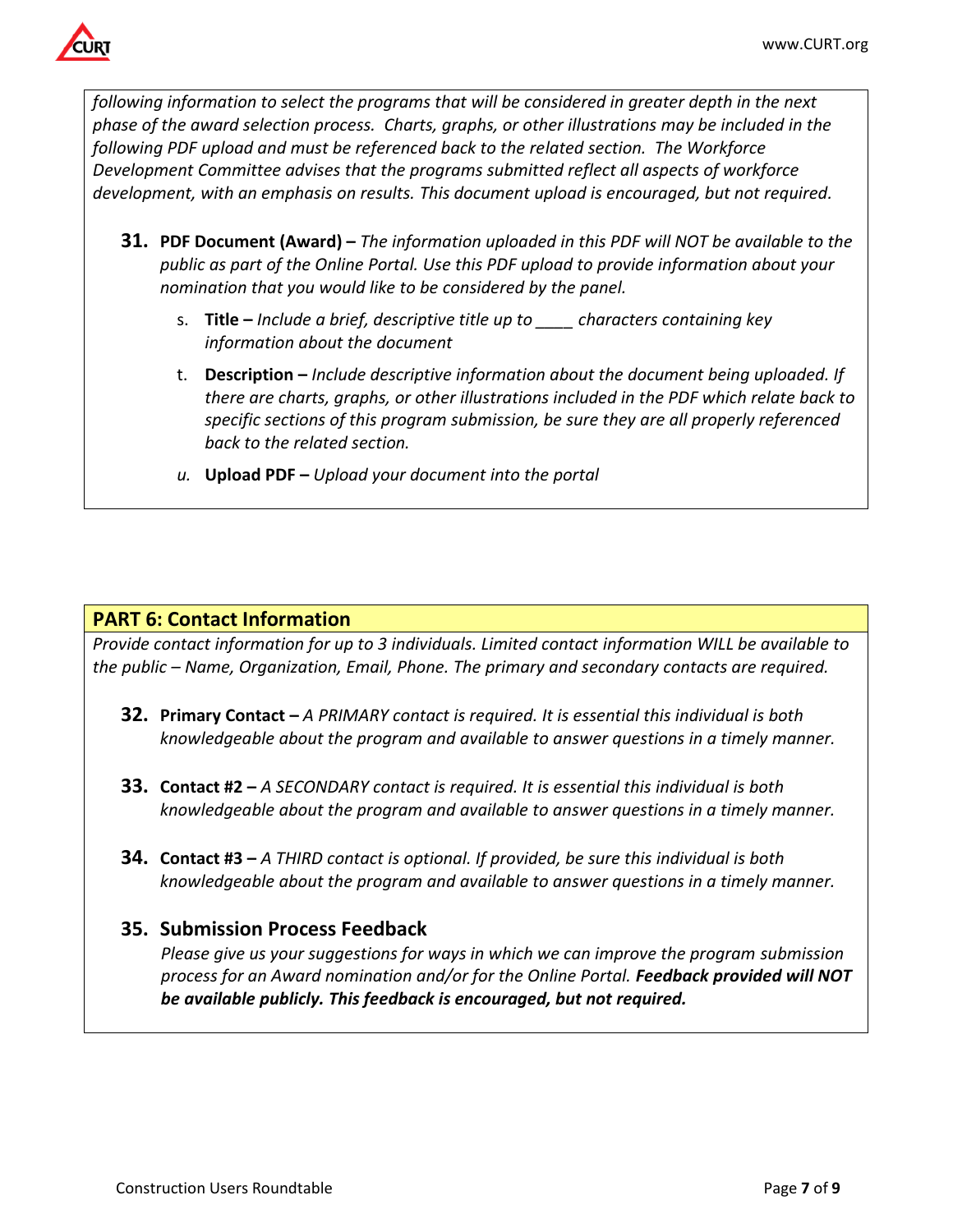



#### **Review**

It is recommended that the application responses are drafted external to the portal for any required internal review. Any feedback and comments can then be more easily included to finalize the application.

## **Approve**

It is recommended that the application responses be approved internally before being uploaded to the portal. Any edits required after the nomination has been submitted must be complete by the CURT admin.

## **Submit**

Following internal review and approval submit the application through the online portal:

- Access the portal at<https://www.curt.org/resources/workforce-development-programs/>
- Click on the "Submit a Program" button
- Choose "Submit Award Application" from the dropdown
- Login if you have not already done so. If you don't have an account on the CURT website, you can set it up by clicking<https://www.curt.org/curt-account/create>
- Upon login, you will be directed to the portal to begin submission of your application
- If there are any questions, contact us at [construction-users@curt.org](mailto:construction-users@curt.org) or 513.563.4131
- Applications are ONLY accepted via the online portal.

**NOTE: The Workforce Development Committee has improved the application process, criteria and award. The award signifies the value of skilled craft workers' contribution to the industry as well as the value of the program being recognized. To assist in underwriting the cost of the award, program and juror process, the committee has implemented an application fee in the amount of \$100.00. This is payable when the application is submitted and must be received for your application to be accepted and processed.** 

**Check payments are payable and mailed as follows:** 

Construction Users Roundtable – WFDA 2245 Gilbert Ave, Suite 100 Cincinnati, OH 45206-3000

**To pay by credit card, call the CURT office at 513.563.4131.**